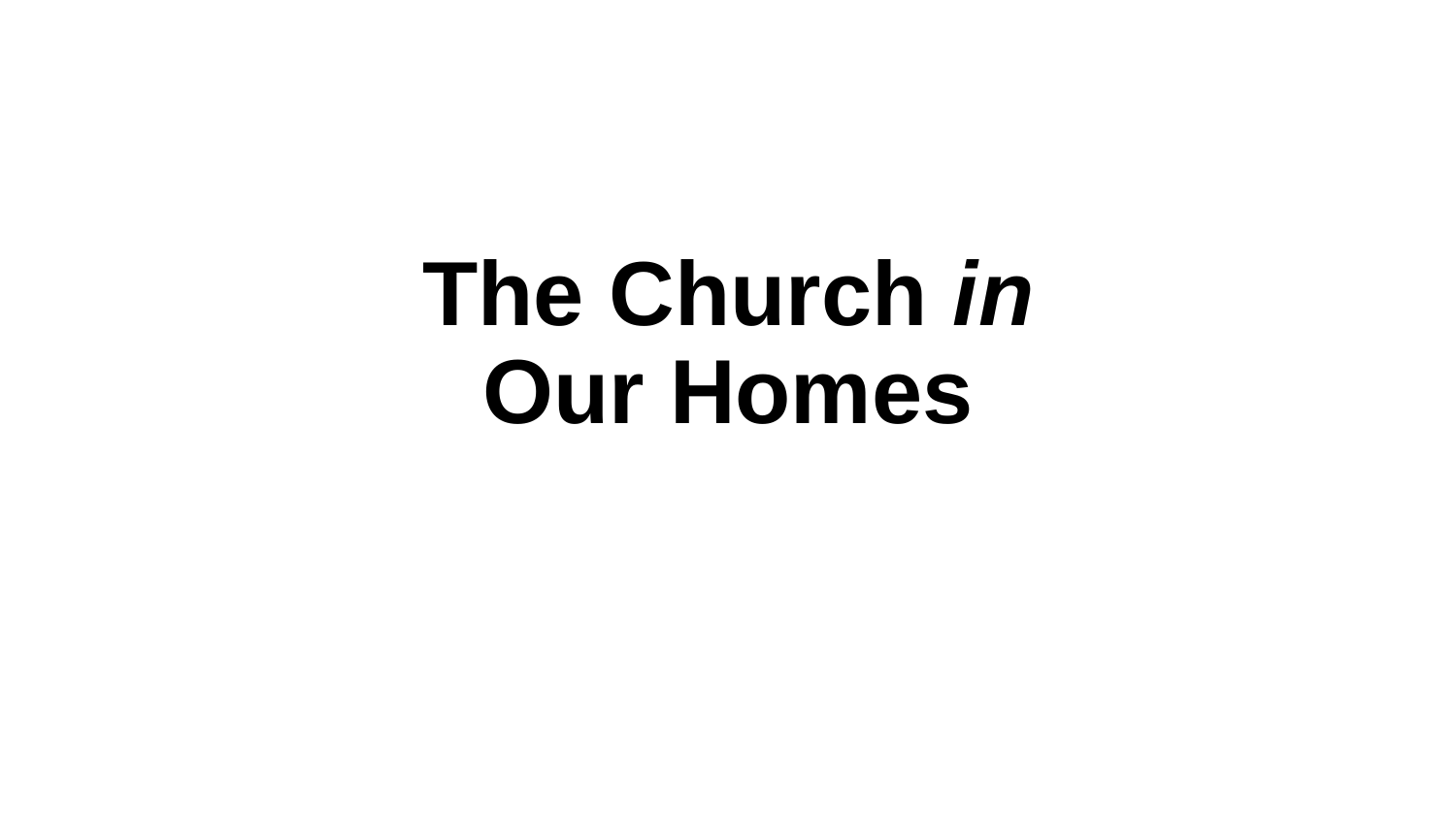## Skimming the Tops of the Waves: Highlights from Scriptures

- † **Churches met in homes sometimes (just like us now!)**
- † **The first church also broke bread in their houses**
- † **Jesus was revealed in the breaking of the bread!**
- † **So Jesus can be revealed in our homes!**
- † **That bread is also there as part of the Passover sacrifice that Jesus did for us**
- † **We are to remember HIM until HE comes! (continue to remember HIM in our homes)**
- † **Going back over the first Passover, we see a similar progression beginning at the household level**
- † **The great impact starting at the household level infused the assembled level and progression to the Promise land**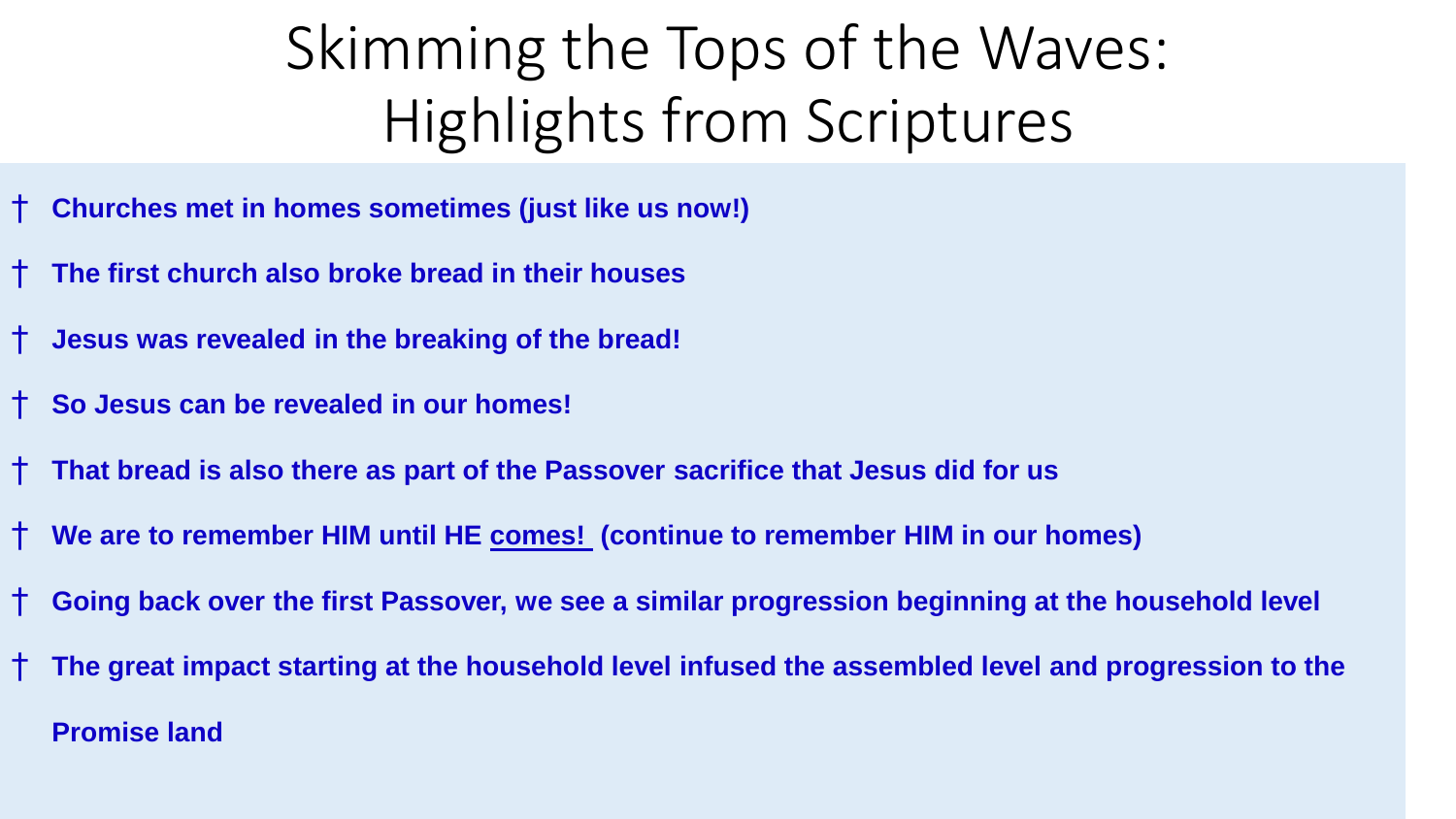### Phm 1:2 ESV and Apphia our sister and Archippus our fellow soldier, **and the church in your house:**

Rom 16:5 ESV **Greet also the church in their house**. Greet my beloved Epaenetus, who was the first convert to Christ in Asia.

1Co 16:19 ESV The churches of Asia send you greetings. Aquila and Prisca, **together with the church in their house,** send you hearty greetings in the Lord.

Col 4:15 ESV Give my greetings to the brothers at Laodicea, and to Nympha **and the church in her house.**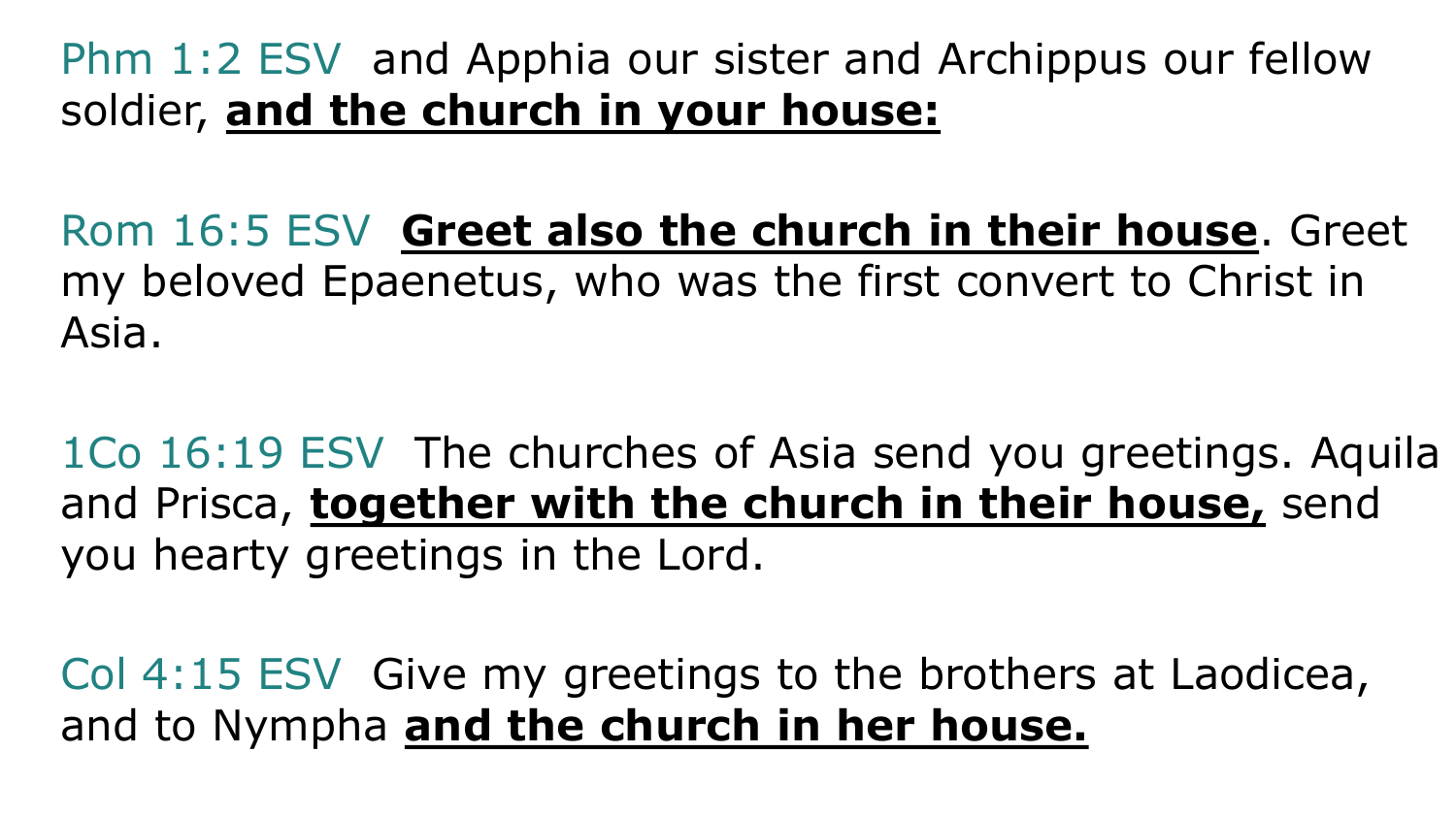Act 2:42-47 ESV **And they devoted themselves to the apostles' teaching and the fellowship, to the breaking of bread and the prayers.** (43) And awe came upon every soul, and many wonders and signs were being done through the apostles. (44) And all who believed were together and had all things in common. (45) And they were selling their possessions and belongings and distributing the proceeds to all, as any had need. (46) And day by day, attending the temple together and **breaking bread in their homes,** they received their food with glad and generous hearts, (47) praising God and having favor with all the people. And the Lord added to their number day by day those who were being saved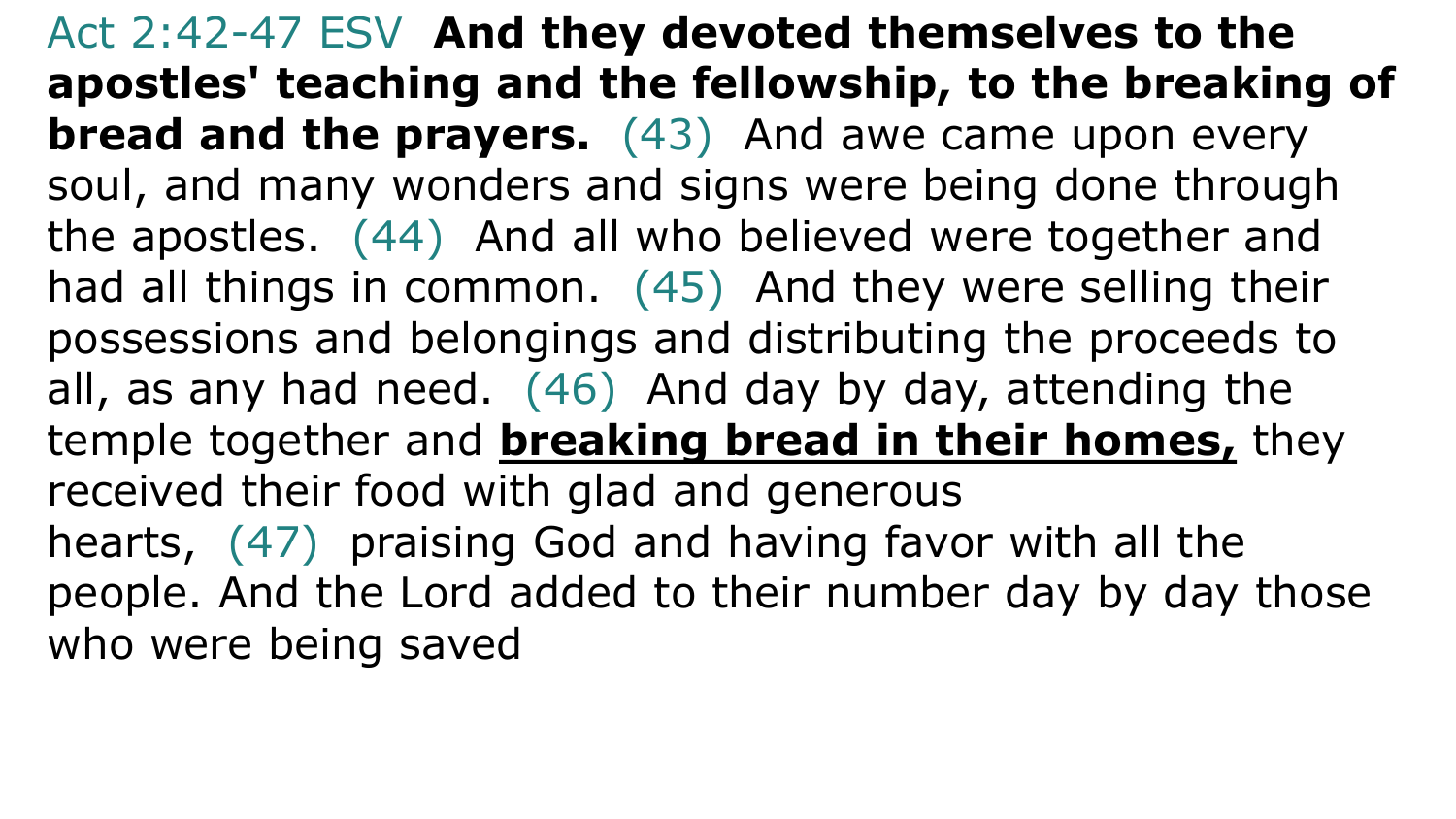Luk 24:30-35 ESV **When he (Jesus) was at table with them, he took the bread and blessed and broke it and gave it to them. (31) And their eyes were opened, and they recognized him. And he vanished from their sight.** (32) T**hey said to each other, "Did not our hearts burn within us while he talked to us on the road, while he opened to us the Scriptures?"** (33) And they rose that same hour and returned to Jerusalem. And they found the eleven and those who were with them gathered together, (34) saying, **"The Lord has risen indeed,** and has appeared to Simon!" (35) Then they told what had happened on the road, and **how he was known to them in the breaking of the bread.**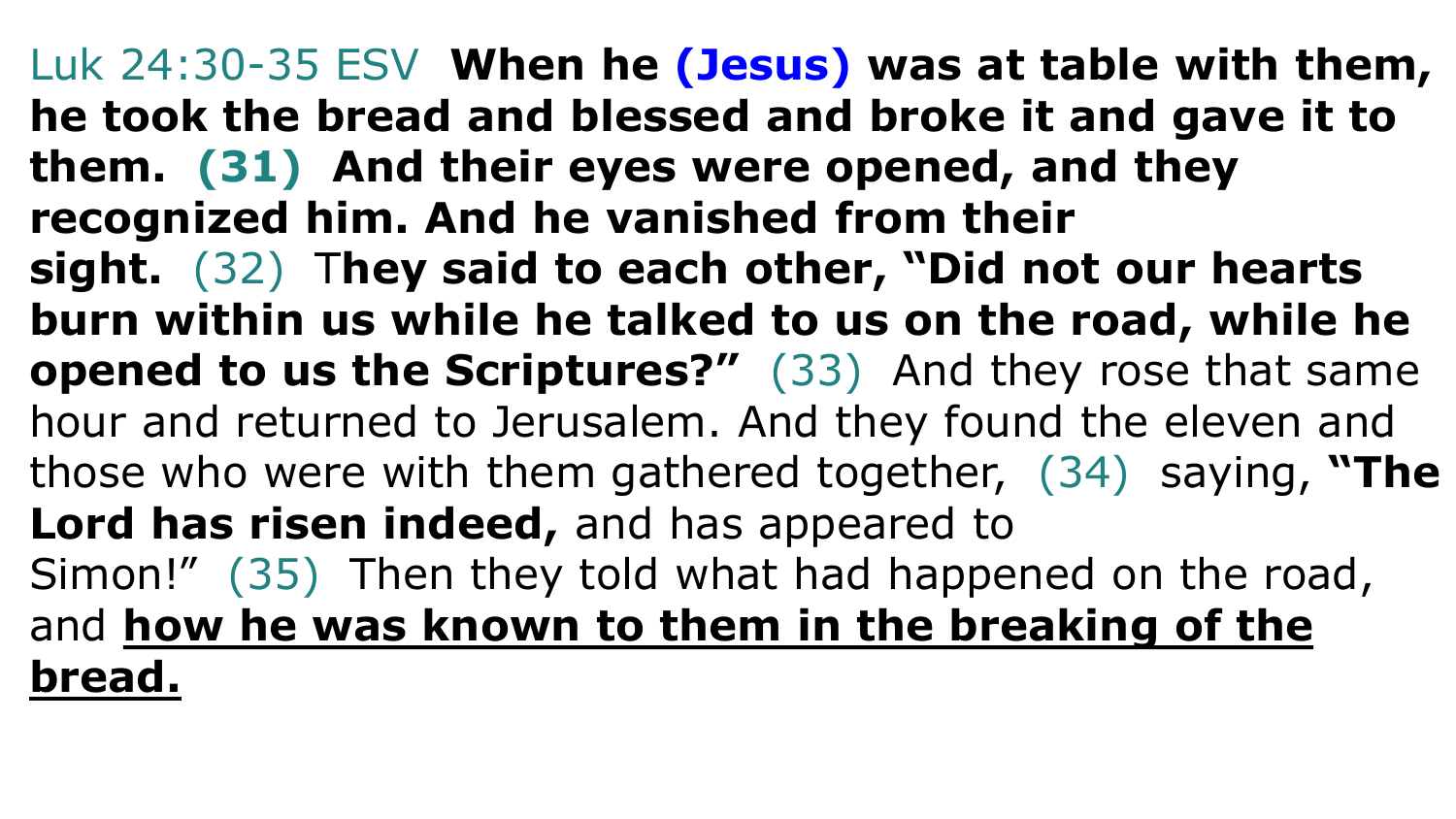1Co 11:23-26 ESV **For I received from the Lord what I also delivered to you, that the Lord Jesus on the night when he was betrayed took bread, (24) and when he had given thanks, he broke it, and said, "This is my body, which is for you. Do this in remembrance of me."** (25) In the same way also he took the cup, after supper, saying, **"This cup is the new covenant in my blood. Do this, as often as you drink it, in remembrance of me." (26) For as often as you eat this bread and drink the cup, you proclaim the Lord's death until he comes.**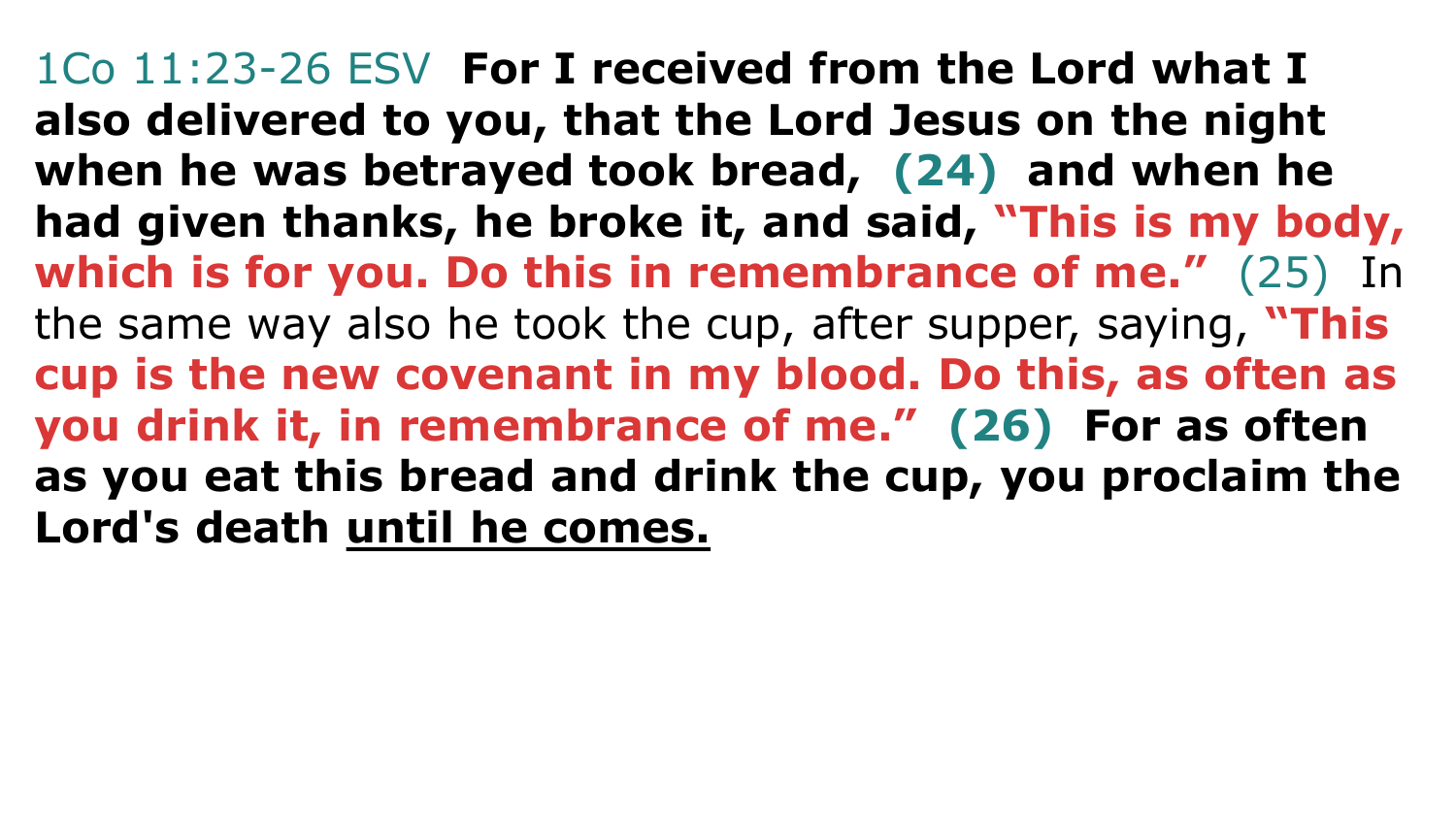1Co 5:7-8 ESV Cleanse out the old leaven that you may be a new lump, as you really are unleavened. **For Christ, our Passover lamb, has been sacrificed. (8) Let us therefore celebrate the festival,** not with the old leaven, the leaven of malice and evil, but with the unleavened bread of sincerity and truth.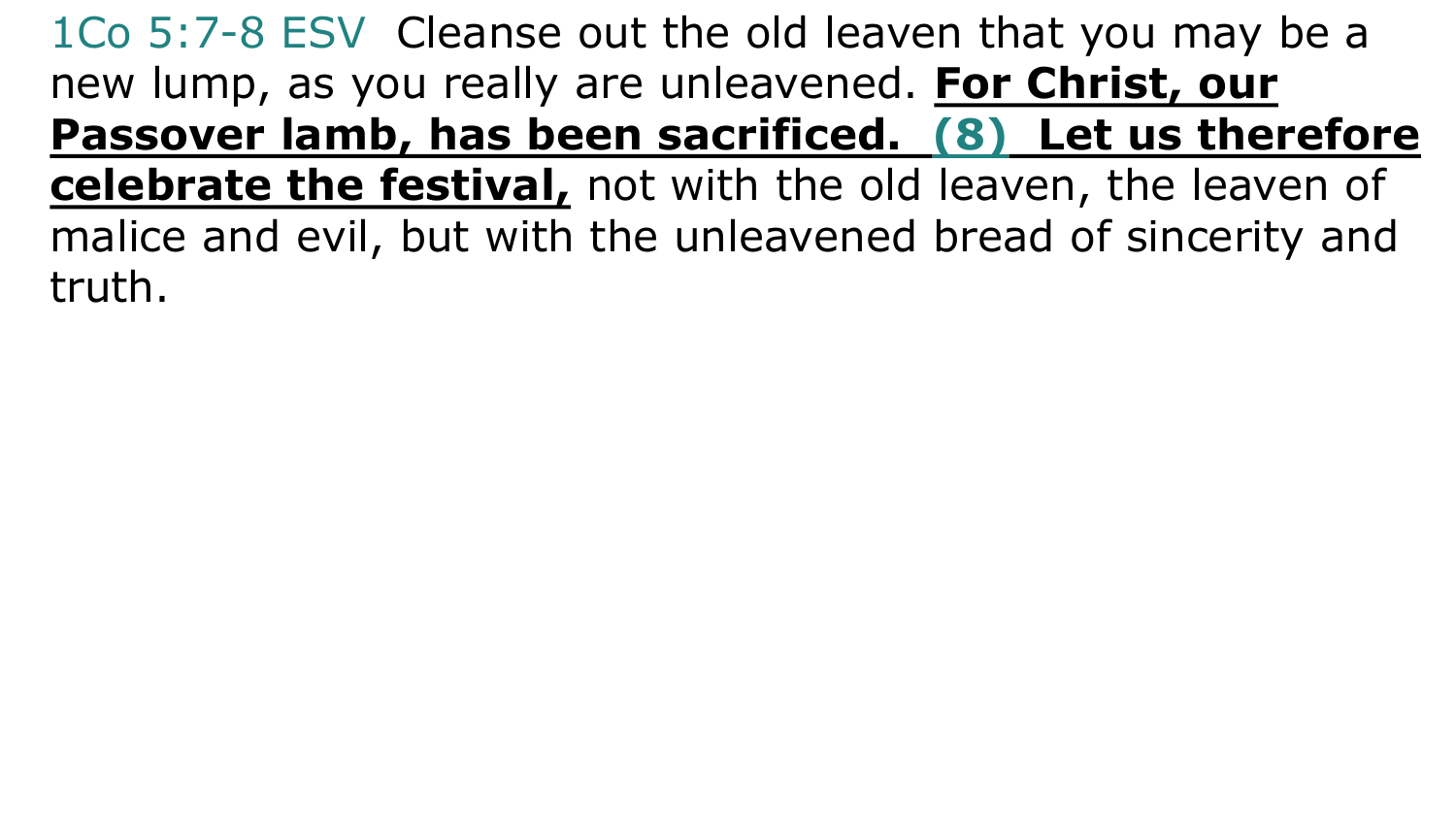**If we consider a progressive theme from the preceding scriptures that isn't always looked at, we may understand the connection of the passover with individual housholds (that's where it started!). We may see a call to us that makes our households a holy place of intimate worship and praise of GOD...and the churches in our homes!!!**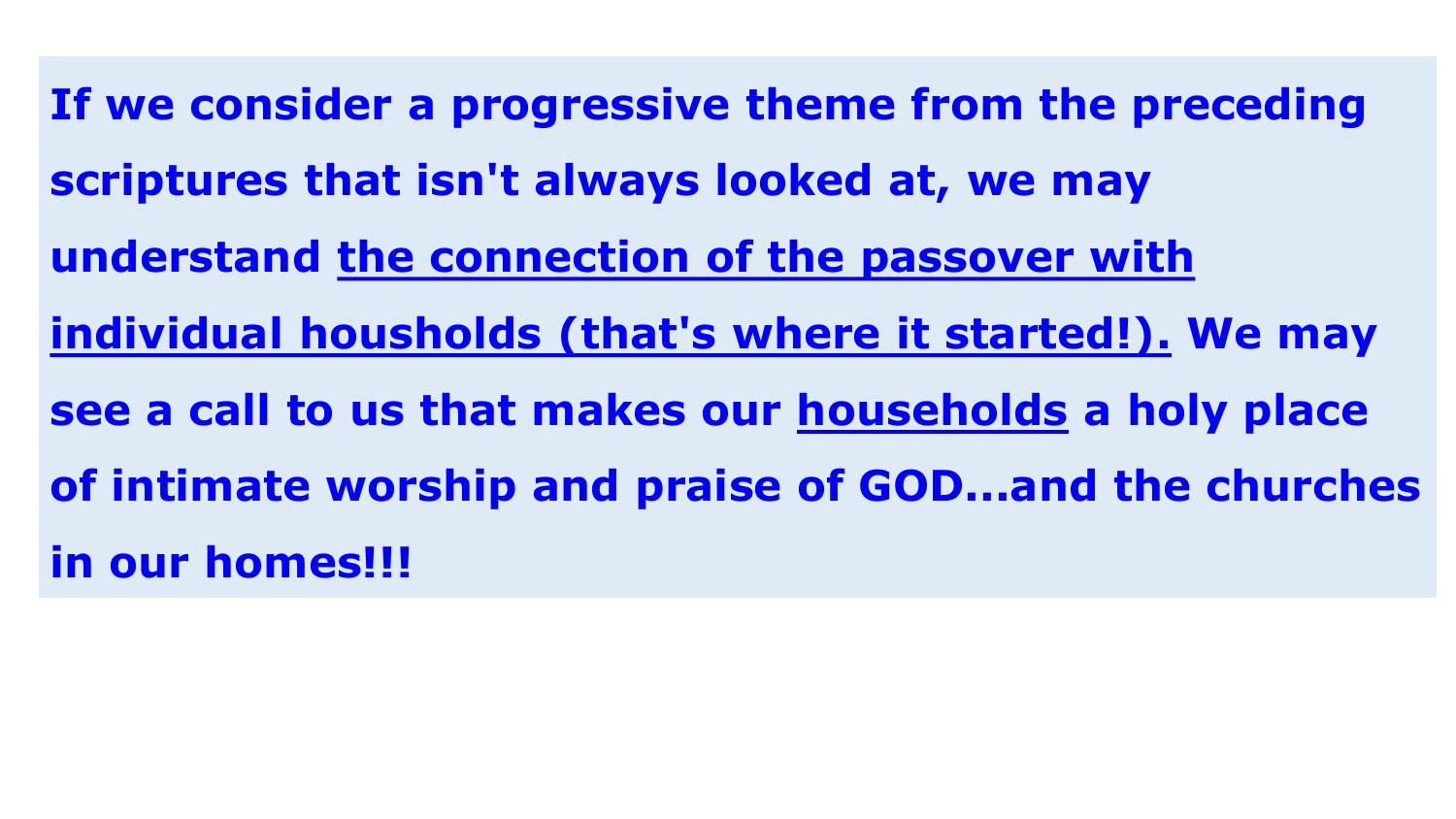Exo 12:1-32 ESV The LORD said to Moses and Aaron in the land of Egypt, (2) "This month shall be for you the beginning of months. It shall be the first month of the year for you. (3) **Tell all the congregation of Israel that on the tenth day of this month every man shall take a lamb according to their fathers' houses, a lamb for a household.** (4) **And if the household is too small for a lamb, then he and his nearest neighbor shall take according to the number of persons; according to what each can eat you shall make your count for** 

**the lamb**.

(7) **"Then they shall take some of the blood and put it on the two doorposts and the lintel of the houses in which they eat it. (8) They shall eat the flesh that night, roasted on the fire; with unleavened bread and bitter herbs they shall eat it.** (9) Do not eat any of it raw or boiled in water, but roasted, its head with its legs and its inner parts. (10) **And you shall let none of it remain until the morning; anything that remains until the morning you shall burn. (11) In this manner you shall eat it: with your belt fastened, your sandals on your feet, and your staff in your hand. And you shall eat it in haste. It is the LORD's Passover. (12) For I will pass through the land of Egypt that night, and I will strike all the firstborn in the land of Egypt, both man and beast; and on all the gods of Egypt I will execute judgments: I am the LORD. (13) The blood shall be a sign for you, on the houses where you are. And when I see the blood, I will pass over you, and no plague will befall you to destroy you, when I strike the land of Egypt. (14) "This day shall be for you a memorial day, and you shall keep it as a feast to the LORD; throughout your generations, as a statute forever, you shall keep it as a feast.** (15) Seven days you shall eat unleavened bread. **On the first day you shall remove** 

#### **leaven out of your houses,**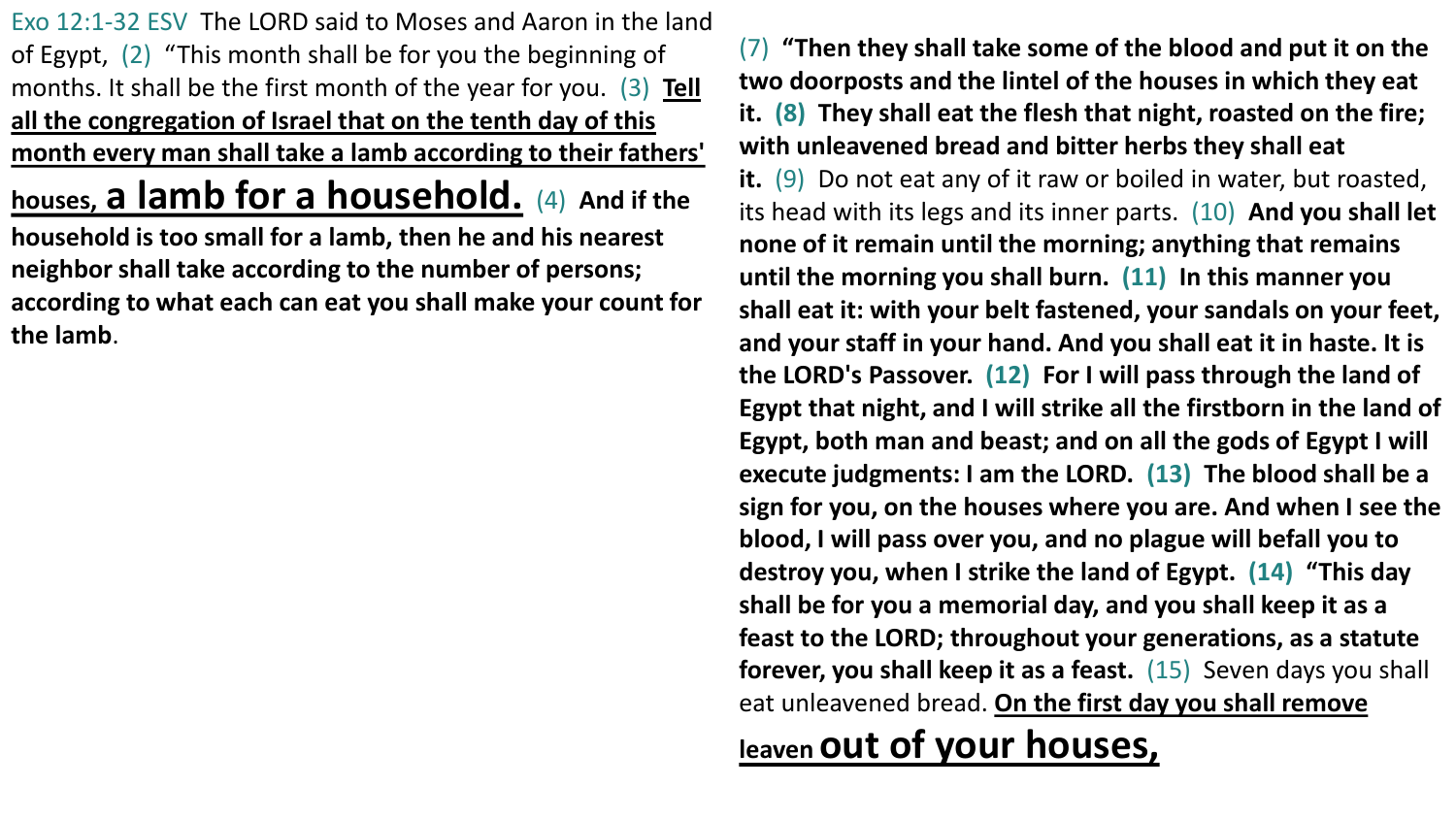Exo 12: (18) In the first month, from the fourteenth day of the month at evening, you shall eat unleavened bread until the twenty-first day of the month at evening. (19) For seven days **no leaven is to be found in your houses**. If anyone eats what is leavened, that person will be cut off from the congregation of Israel, whether he is a sojourner or a native of the land. (20) You shall eat nothing leavened; **in all your dwelling places you shall eat unleavened bread.**"

> (26) And when your children say to you, **'What do you mean by this service?' (27) you shall say, 'It is the sacrifice of the LORD's Passover, for he passed over the houses of the people of Israel in Egypt, when he struck the Egyptians but spared our houses.'" And the people bowed their heads and**

**worshiped. 1993** (30) And Pharaoh rose up in the night, he and all his servants and all the Egyptians. And there was a great cry in Egypt, for there was not a house where someone was not dead. (31) Then he summoned Moses and Aaron by night and said, **"Up, go out from among my people, both you and the people of Israel; and go, serve the LORD, as you have said. (32) Take your flocks and your herds, as you have said, and be gone, and bless me also!**"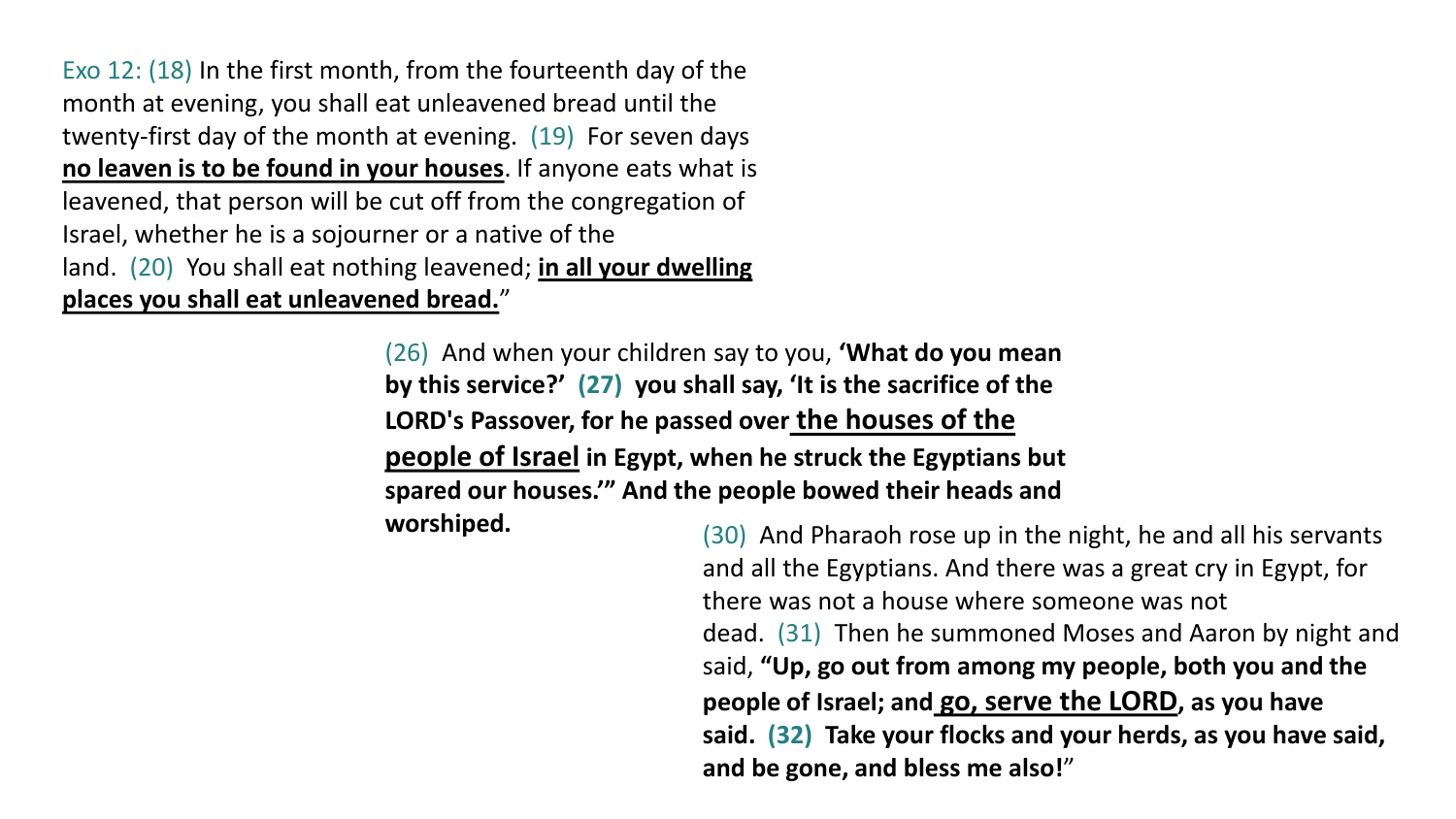#### **There is a progression that is evident here in the story of the Passover that we need to consider - a simple pattern of**

- **1. Commitment started at the household level (the consecration call started in a great assembly)**
- **2. The result progressed to the gathered level (to leave!)**
- **3. Doing the LORD's work (Israel had to work out the battles and the internal rough edges as they went onward toward the promise land, working out amongst themselves the victories, the defeats and complaints)**
- **4. Resting in the place of Promise (the establishement of a nation!)**